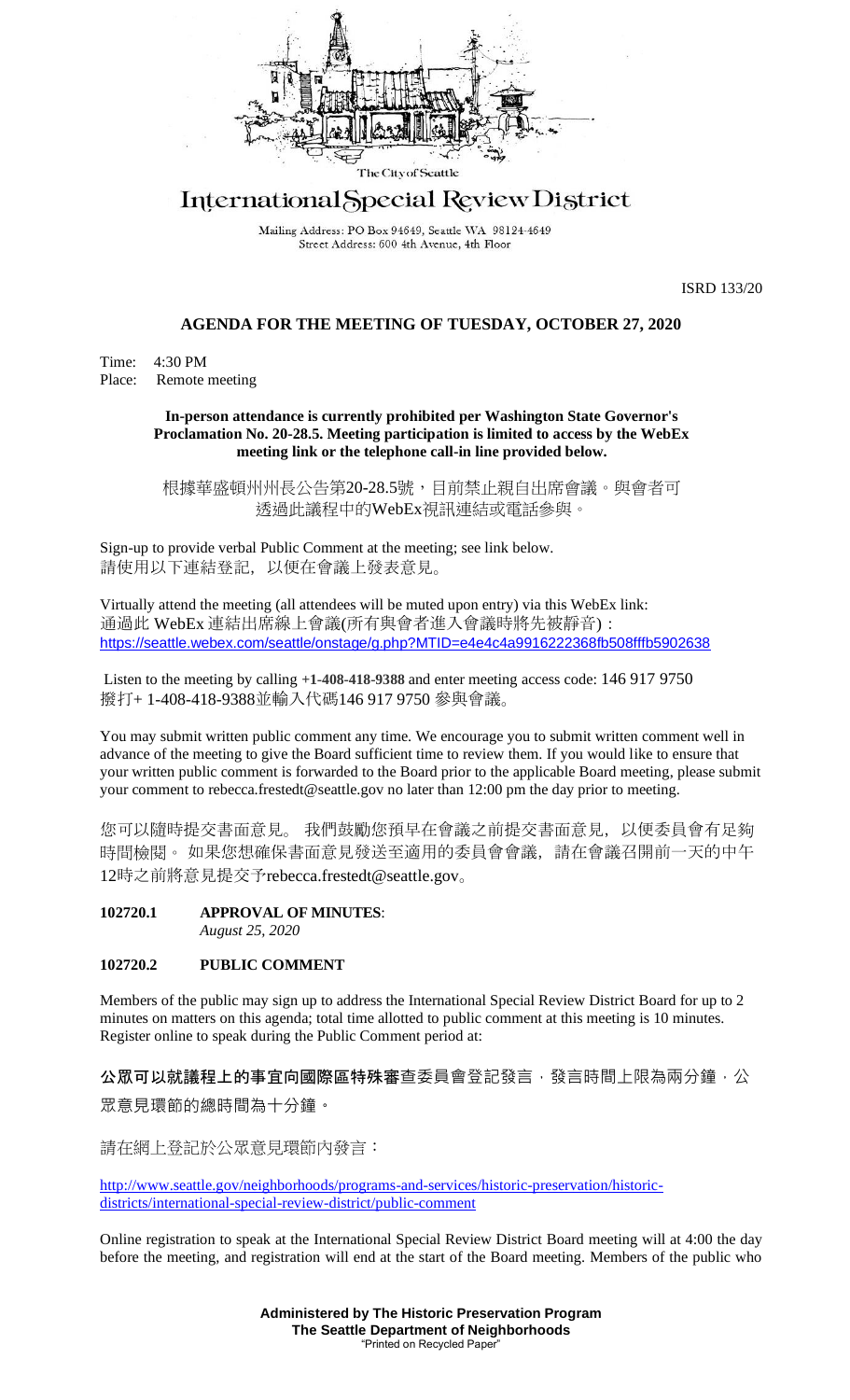wish to speak can either use the call-in number or use the WebEx link above. Speakers must be registered in order to be recognized by the Chair/Board staff.

在線登記將於國際區特殊審查委員會會議前一天的下午 4 時開始,並於會議開始時結束。 希望發言的公眾可以使用電話或 WebEx 視訊連結參與。發言者必須登記才能獲得主席/委員 會工作人員的認可。

# **102720.3 APPLICATION FOR CERTIFICATE OF APPROVAL**

#### 102720.31 206 5<sup>th</sup> Ave S.

*Applicant*: Rosa Folla, Hewitt

**Use**: Proposed establishment of use for a residential building (66 units) with ground floor commercial space (1,356 sq ft).

**Demolition and Final Design**: Proposed demolition of the existing single-story commercial building and proposed final design for new construction of an 8-story mixed use apartment building with ground floor commercial space. The proposal includes landscaping along 5<sup>th</sup> Ave S. and regrading a portion of the alley. No parking is proposed. Building name signage, design of a residential entry gate and final colors/finishes for the south façade will be submitted under a separate application.

Attachments:

#### **CHINESE** Project Summary

[http://www.seattle.gov/Documents/Departments/Neighborhoods/HistoricPreservati](http://www.seattle.gov/Documents/Departments/Neighborhoods/HistoricPreservation/HistoricDistricts/InternationalDistrict/MeetingDocuments/206_5th_proj_summ_Chinese.pdf) [on/HistoricDistricts/InternationalDistrict/MeetingDocuments/206\\_5th\\_proj\\_summ\\_](http://www.seattle.gov/Documents/Departments/Neighborhoods/HistoricPreservation/HistoricDistricts/InternationalDistrict/MeetingDocuments/206_5th_proj_summ_Chinese.pdf) [Chinese.pdf](http://www.seattle.gov/Documents/Departments/Neighborhoods/HistoricPreservation/HistoricDistricts/InternationalDistrict/MeetingDocuments/206_5th_proj_summ_Chinese.pdf)

# **ENGLISH** Project Summary

[http://www.seattle.gov/Documents/Departments/Neighborhoods/HistoricPreservati](http://www.seattle.gov/Documents/Departments/Neighborhoods/HistoricPreservation/HistoricDistricts/InternationalDistrict/MeetingDocuments/206_5th_Summary_English.pdf) [on/HistoricDistricts/InternationalDistrict/MeetingDocuments/206\\_5th\\_Summary\\_E](http://www.seattle.gov/Documents/Departments/Neighborhoods/HistoricPreservation/HistoricDistricts/InternationalDistrict/MeetingDocuments/206_5th_Summary_English.pdf) [nglish.pdf](http://www.seattle.gov/Documents/Departments/Neighborhoods/HistoricPreservation/HistoricDistricts/InternationalDistrict/MeetingDocuments/206_5th_Summary_English.pdf)

[http://www.seattle.gov/Documents/Departments/Neighborhoods/HistoricPreservati](http://www.seattle.gov/Documents/Departments/Neighborhoods/HistoricPreservation/HistoricDistricts/InternationalDistrict/MeetingDocuments/206_5th_historic_rpt.pdf) [on/HistoricDistricts/InternationalDistrict/MeetingDocuments/206\\_5th\\_historic\\_rpt.](http://www.seattle.gov/Documents/Departments/Neighborhoods/HistoricPreservation/HistoricDistricts/InternationalDistrict/MeetingDocuments/206_5th_historic_rpt.pdf) [pdf](http://www.seattle.gov/Documents/Departments/Neighborhoods/HistoricPreservation/HistoricDistricts/InternationalDistrict/MeetingDocuments/206_5th_historic_rpt.pdf)

[http://www.seattle.gov/Documents/Departments/Neighborhoods/HistoricPreservati](http://www.seattle.gov/Documents/Departments/Neighborhoods/HistoricPreservation/HistoricDistricts/InternationalDistrict/MeetingDocuments/206_5th_rendering_final.pdf) [on/HistoricDistricts/InternationalDistrict/MeetingDocuments/206\\_5th\\_rendering\\_fi](http://www.seattle.gov/Documents/Departments/Neighborhoods/HistoricPreservation/HistoricDistricts/InternationalDistrict/MeetingDocuments/206_5th_rendering_final.pdf) [nal.pdf](http://www.seattle.gov/Documents/Departments/Neighborhoods/HistoricPreservation/HistoricDistricts/InternationalDistrict/MeetingDocuments/206_5th_rendering_final.pdf)

[http://www.seattle.gov/Documents/Departments/Neighborhoods/HistoricPreservati](http://www.seattle.gov/Documents/Departments/Neighborhoods/HistoricPreservation/HistoricDistricts/InternationalDistrict/MeetingDocuments/Material_specs.pdf) [on/HistoricDistricts/InternationalDistrict/MeetingDocuments/Material\\_specs.pdf](http://www.seattle.gov/Documents/Departments/Neighborhoods/HistoricPreservation/HistoricDistricts/InternationalDistrict/MeetingDocuments/Material_specs.pdf)

[http://www.seattle.gov/Documents/Departments/Neighborhoods/HistoricPreservati](http://www.seattle.gov/Documents/Departments/Neighborhoods/HistoricPreservation/HistoricDistricts/InternationalDistrict/MeetingDocuments/Origins206_Permit_set.pdf) [on/HistoricDistricts/InternationalDistrict/MeetingDocuments/Origins206\\_Permit\\_se](http://www.seattle.gov/Documents/Departments/Neighborhoods/HistoricPreservation/HistoricDistricts/InternationalDistrict/MeetingDocuments/Origins206_Permit_set.pdf) [t.pdf](http://www.seattle.gov/Documents/Departments/Neighborhoods/HistoricPreservation/HistoricDistricts/InternationalDistrict/MeetingDocuments/Origins206_Permit_set.pdf)

[http://www.seattle.gov/Documents/Departments/Neighborhoods/HistoricPreservati](http://www.seattle.gov/Documents/Departments/Neighborhoods/HistoricPreservation/HistoricDistricts/InternationalDistrict/MeetingDocuments/SR_ISRD13220.pdf) [on/HistoricDistricts/InternationalDistrict/MeetingDocuments/SR\\_ISRD13220.pdf](http://www.seattle.gov/Documents/Departments/Neighborhoods/HistoricPreservation/HistoricDistricts/InternationalDistrict/MeetingDocuments/SR_ISRD13220.pdf)

## **102720.4 BOARD BUSINESS**

#### **Adjourn**

Issued: October 21, 2020

Rebecca Frestedt, Board Coordinator 206-684-0226